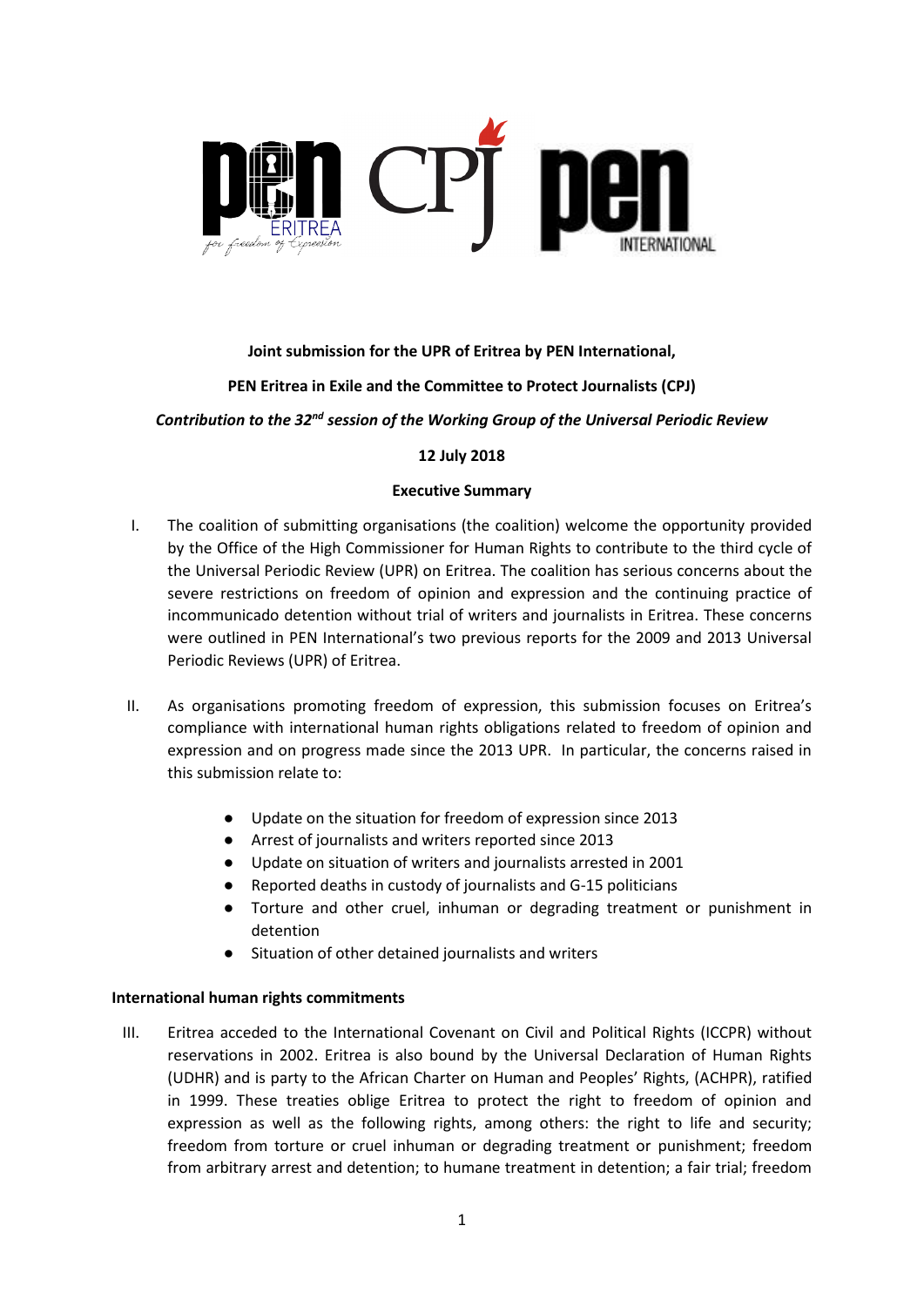of thought and conscience; and freedom of association. In 2014 Eritrea also acceded to the Convention against Torture and other Cruel, Inhuman or Degrading Treatment or Punishment (CAT).

### **Implementation of recommendations from 2013 UPR**

- IV. During the last review, Eritrea received 24 recommendations related to freedom of opinion and expression and freedom of the press, 9 of which they accepted<sup>1</sup>; as well as 23 related to practices of incommunicado detention and torture, 10 of which they accepted. <sup>2</sup> Eritrea also received a number of recommendations related to general civil and political rights, and implementation of the Constitution, 5 of which they accepted<sup>3</sup>; and others related to engagement with treaty bodies and with UN mechanisms, 9 of which they accepted.<sup>4</sup>
- V. Despite accepting the above recommendations, Eritrea has demonstrated an unwillingness to follow through on reforms and there has been no discernable progress towards their implementation.

## **General civil and political rights**

VI. Eritrea enacted a new Civil Code, Penal Code, Code of Civil Procedure and Code of Criminal Procedure in 2015, though there is conflicting information about their current status. According to the 2016 report of the Commission of Inquiry, there are a number of provisions in the 2015 Criminal Procedure Code that are consistent with international human rights standards (as per the recommendation to harmonize national laws in line with the ICCPR). However, Article 5 imposes a 'duty to follow [the] constitution' and includes numerous

<sup>1</sup>  $1$  Eritrea accepted the following: Take necessary measures to ensure respect for human rights, including the rights of women, political rights, the rights of persons in detention and the right of freedom of expression as it pertains to the press and other media (122.67); Ensure a conducive climate to the work of human rights defenders and the civil society activists and journalists (122.168); Take policy and other measures which ensure the enjoyment of freedom of expression, opinion and assembly (122.162); Ensure that any physical or moral harm against journalist or human rights defenders is investigates and that the perpetrators are duly prosecuted (122.152); Ensure that the rights of all its people to freedom of expression, religion, and peaceful assembly are respected (122.158;122.159; 122.60 and 122.154); Harmonize national laws to incorporate the International Covenant on Civil and Political Rights, in particular articles 9,12,19,21 (122.107);

<sup>&</sup>lt;sup>2</sup> Accepted: Ratify Convention against Torture (122.5; 122.7, 122.8, 122.9, 122.11, 122.13 and 122.14); Expedite the implementation of the accepted recommendations of the first UPR cycle, including the ratification of the Convention against Torture and Other Cruel, Inhuman or Degrading Treatment of Punishment, and the ILO Convention No. 182 concerning the Prohibition and Immediate Action for the Elimination of the Worst Form of Child Labor (122.52); Ratify the Convention on Disabilities and CAT (122.24. and 122.28.)

<sup>&</sup>lt;sup>3</sup> Accepted: Enhance and implement domestic laws to further promote and protect civil and political rights of the Eritrean people (122.43); Comply in law and practice, with its obligations under the International Covenant on Civil and Political Rights (122.22); Apply all the provisions of the Constitution relevant to human rights and the rule of law (122.31); Step-up efforts and take urgent measures for a rapid and definitive application of the country's Constitution, ensuring that it incorporates the principles and commitments arising from international human rights instruments to which Eritrea is signatory or has acceded to (122.32 and 122.41) <sup>4</sup> Accepted: Consider the possibility of acceding to all the international human rights treaties and conventions

<sup>(</sup>recommendation 122.2); On cooperation with the Office of the High Commissioner, Human Rights Council mechanism and the regional and international human rights bodies (122.73; 122.76;122.79;122.81;122.82; Further develop cooperation with the relevant United Nations bodies and is ready to support the country's efforts in all aspects (122.98); Submit all the reports due under treaty bodies (122.74); Cooperate with the High Commissioner for Human Rights, treaty bodies and special procedures mandate holders (122.75);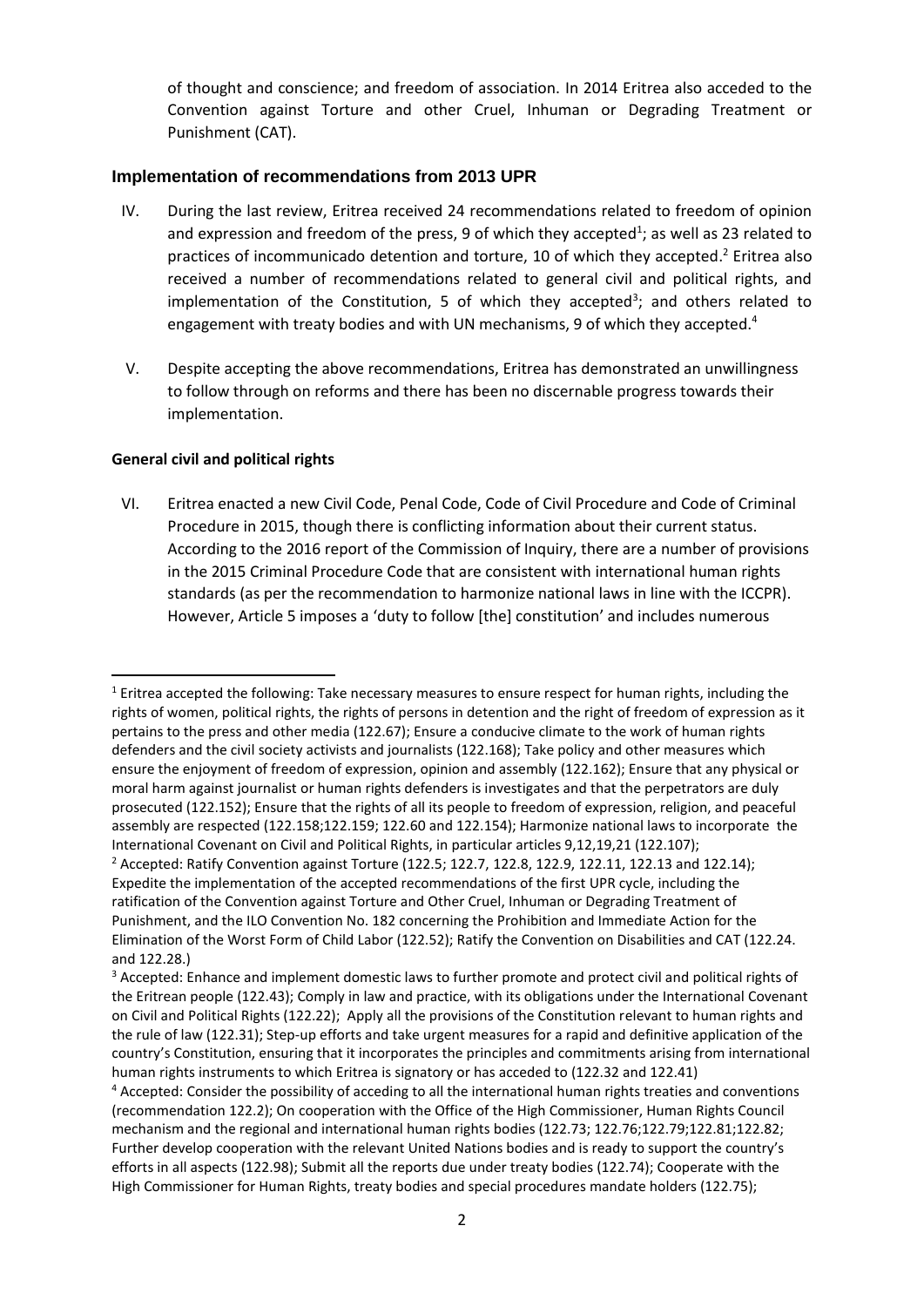references to the 'Supreme Court'<sup>5</sup>, yet the Constitution of 1997 has still not been implemented, despite assurances from officials to the UN Special Rapporteur on the situation of human rights in Eritrea that they are in the process of reviewing and updating the Constitution<sup>6</sup>, and a Supreme Court does not exist.

## **Engagement with regional and international treaty bodies**

- VII. In terms of cooperation with regional and international treaty bodies and the UN, Eritrea submitted its first report<sup>7</sup> to the African Commission on Human and Peoples' Rights (ACHPR) after years of failing to do so, though it has still not implemented any of the ACHPR decisions in relation to freedom of expression and the enforced disappearances of journalists and politicians. Positively, Eritrea acceded to the CAT on 25 September 2014.
- VIII. Eritrea has also increased its engagement with the international community since the last UPR, and has granted access to bilateral and international delegations, apparently in order to improve diplomatic relations and to strengthen its cooperation with the international community.<sup>8</sup> In October 2017 the government invited the Office of the UN High Commissioner for Human Rights (OHCHR) for a short-term technical assistance mission.<sup>9</sup> However, Eritrea has continued to ignore requests by the UN Special Rapporteur on Eritrea to visit the country in order to assess the human rights situation in accordance with her mandate. The government has also ignored requests to grant independent experts from regional and international human rights groups the access needed to carry out comprehensive studies on the human rights situation<sup>10</sup> including from the Special Rapporteurs on torture and other cruel, inhuman or degrading treatment or punishment; freedom of religion or belief; extrajudicial, summary or arbitrary executions; the right to food; and freedom of opinion and expression. $11$ 
	- IX. Eritrea has also refused to meaningfully engage with the UN Commission of Inquiry (CoI), in place from 2014-2016. The CoI report published on 8 June 2016 concluded that there were 'reasonable grounds to believe' that Eritrean officials have committed crimes against humanity in the 25 years since independence 'as part of a campaign to instill fear in, deter

[http://www.achpr.org/files/sessions/62nd\\_os/state-reports/1st-1999-](http://www.achpr.org/files/sessions/62nd_os/state-reports/1st-1999-2016/achpr_eritrea_initial_report_1999_2016.pdf) [2016/achpr\\_eritrea\\_initial\\_report\\_1999\\_2016.pdf](http://www.achpr.org/files/sessions/62nd_os/state-reports/1st-1999-2016/achpr_eritrea_initial_report_1999_2016.pdf)

**.** 

<sup>5</sup> Detailed findings of the commission of inquiry on human rights in Eritrea A/HRC/32/CRP.1, 8 June 2016, para 177, [http://www.ohchr.org/Documents/HRBodies/HRCouncil/CoIEritrea/A\\_HRC\\_32\\_CRP.1\\_read-only.pdf](http://www.ohchr.org/Documents/HRBodies/HRCouncil/CoIEritrea/A_HRC_32_CRP.1_read-only.pdf)

<sup>6</sup> Report of the Special Rapporteur on the situation of human rights in Eritrea, Sheila B. Keetharuth, A/HRC/35/39, 7 June 2017, para 56.

<sup>7</sup> Eritrea: Initial National Report (1999-2016) - Prepared on the African Charter on Human and People's Rights (ACHPR)" 28 March 2017, The State of Eritrea, Ministry of Foreign Affairs, para 294,

<sup>&</sup>lt;sup>8</sup> Report of the Special Rapporteur on the situation of human rights in Eritrea, Sheila B. Keetharuth, A/HRC/35/39, 7 June 2017, para 52

<sup>&</sup>lt;sup>9</sup> "Eritrea: Extend UN Special Rapporteur mandate, help end generalized impunity," 29 May 2018, [https://www.defenddefenders.org/press\\_release/eritrea-extend-un-special-rapporteur-mandate-help-end](https://www.defenddefenders.org/press_release/eritrea-extend-un-special-rapporteur-mandate-help-end-)generalized-impunity/

<sup>&</sup>lt;sup>10</sup> Report of the Special Rapporteur on the situation of human rights in Eritrea, 7 June 2017, Sheila B. Keetharuth, A/HRC/35/39,

<http://www.ohchr.org/EN/HRBodies/SP/CountriesMandates/ER/Pages/SREritrea.aspx>

<sup>&</sup>lt;sup>11</sup> "Eritrea: Extend UN Special Rapporteur mandate, help end generalized impunity," 29 May 2018, [https://www.defenddefenders.org/press\\_release/eritrea-extend-un-special-rapporteur-mandate-help-end](https://www.defenddefenders.org/press_release/eritrea-extend-un-special-rapporteur-mandate-help-end-generalized-impunity/)[generalized-impunity/](https://www.defenddefenders.org/press_release/eritrea-extend-un-special-rapporteur-mandate-help-end-generalized-impunity/)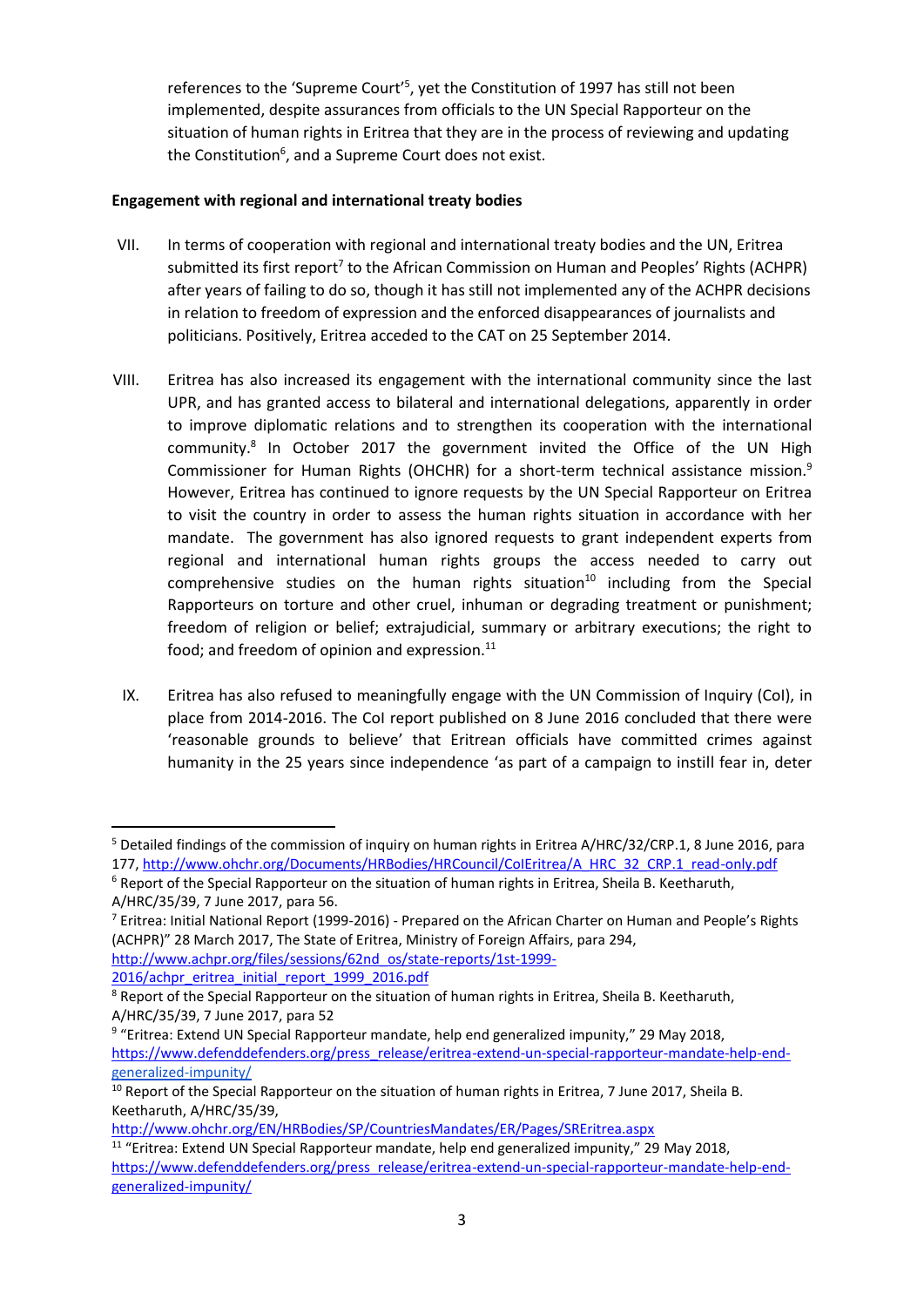opposition from and ultimately to control the Eritrean civilian population'.<sup>12</sup> The CoI called for perpetrators to be held accountable. The government has not taken steps to address the serious concerns raised by the Col.<sup>13</sup>

X. Reports from the UN Special Rapporteur on Eritrea indicate that the country was working with international partners on the implementation of UPR recommendations and was due to submit a mid-term report<sup>14</sup>, but it is unclear what progress, if any, has been made.

## **Update on situation for freedom of expression since 2013**

- XI. Despite accepting several UPR recommendations on respecting freedom of expression, there has been no discernable progress towards their implementation.
- XII. Under the period of review, the situation for freedom of expression has remained deeply problematic. Eritrea is still one of the worst places to be a journalist, imprisoning at least 15 journalists and writers at time of writing in conditions amounting to enforced disappearance, without charge or trial (see below for further information).
- XIII. The government retains tight control on the state media and runs all news outlets in the country through the Ministry of Information<sup>15</sup>. All journalists in the country are expected to follow a strict editorial line and face stringent censorship in a media climate characterized by the recycling of official information.<sup>16</sup> Many journalists are fearful of stepping out of line. At least ten journalists have contacted CPJ to ask for assistance, having fled their country for fear of government reprisal.
- XIV. Since 2012, when the country made it compulsory for all civilians aged 18-70 to enroll in military service, except for ministers,<sup>17</sup>all state media journalists and staff members of the ministry of information have also been armed and are required to undertake regular military training.<sup>18</sup> Various journalists have been sent to military prisons because of the new decree.<sup>19</sup>

<https://cpj.org/2015/04/10-most-censored-countries.php>

**<sup>.</sup>** <sup>12</sup> "UN Inquiry finds crimes against humanity in Eritrea," OHCHR, 8 June 2016, <http://www.ohchr.org/EN/HRBodies/HRC/Pages/NewsDetail.aspx?NewsID=20067&LangID=E>

<sup>&</sup>lt;sup>13</sup> Report of the Special Rapporteur on the situation of human rights in Eritrea, 7 June 2017, Sheila B. Keetharuth, A/HRC/35/39, para 30,

<http://www.ohchr.org/EN/HRBodies/SP/CountriesMandates/ER/Pages/SREritrea.aspx>

<sup>&</sup>lt;sup>14</sup> Report of the Special Rapporteur on the situation of human rights in Eritrea, Sheila B. Keetharuth, A/HRC/35/39, 7 June 2017, para 54.

<sup>15</sup> "10 Most censored countries," Committee to Protect Journalists, December 2015,

<sup>16</sup> <https://www.aljazeera.com/indepth/opinion/remembering-day-eritrean-press-died-170918074330130.html>

 $17$  "Eritrea is a prison state – no wonder so many are desperate to escape," Abraham T. Zere, 23 September 2016, [http://pen-international.org/news/eritrea-is-a-prison-state-no-wonder-so-many-are-desperate-to](http://pen-international.org/news/eritrea-is-a-prison-state-no-wonder-so-many-are-desperate-to-escape-abraham-t-zere)[escape-abraham-t-zere](http://pen-international.org/news/eritrea-is-a-prison-state-no-wonder-so-many-are-desperate-to-escape-abraham-t-zere)

 $18$  The 2012 military programme requires nationals between the ages of 18-70 to attend regular military training and guard government buildings in the evenings. Journalists in Eritrea, just like all civil servants, are required to attend this militarization program as well.

<sup>19</sup> "The life of a state journalist in Eritrea," Abraham T. Zere, *The Independent*, 30 June 2016, [https://www.independent.co.uk/voices/campaigns/voicesindanger/the-life-of-a-state-journalist-in-eritrea](https://www.independent.co.uk/voices/campaigns/voicesindanger/the-life-of-a-state-journalist-in-eritrea-a7111931.html)[a7111931.html](https://www.independent.co.uk/voices/campaigns/voicesindanger/the-life-of-a-state-journalist-in-eritrea-a7111931.html)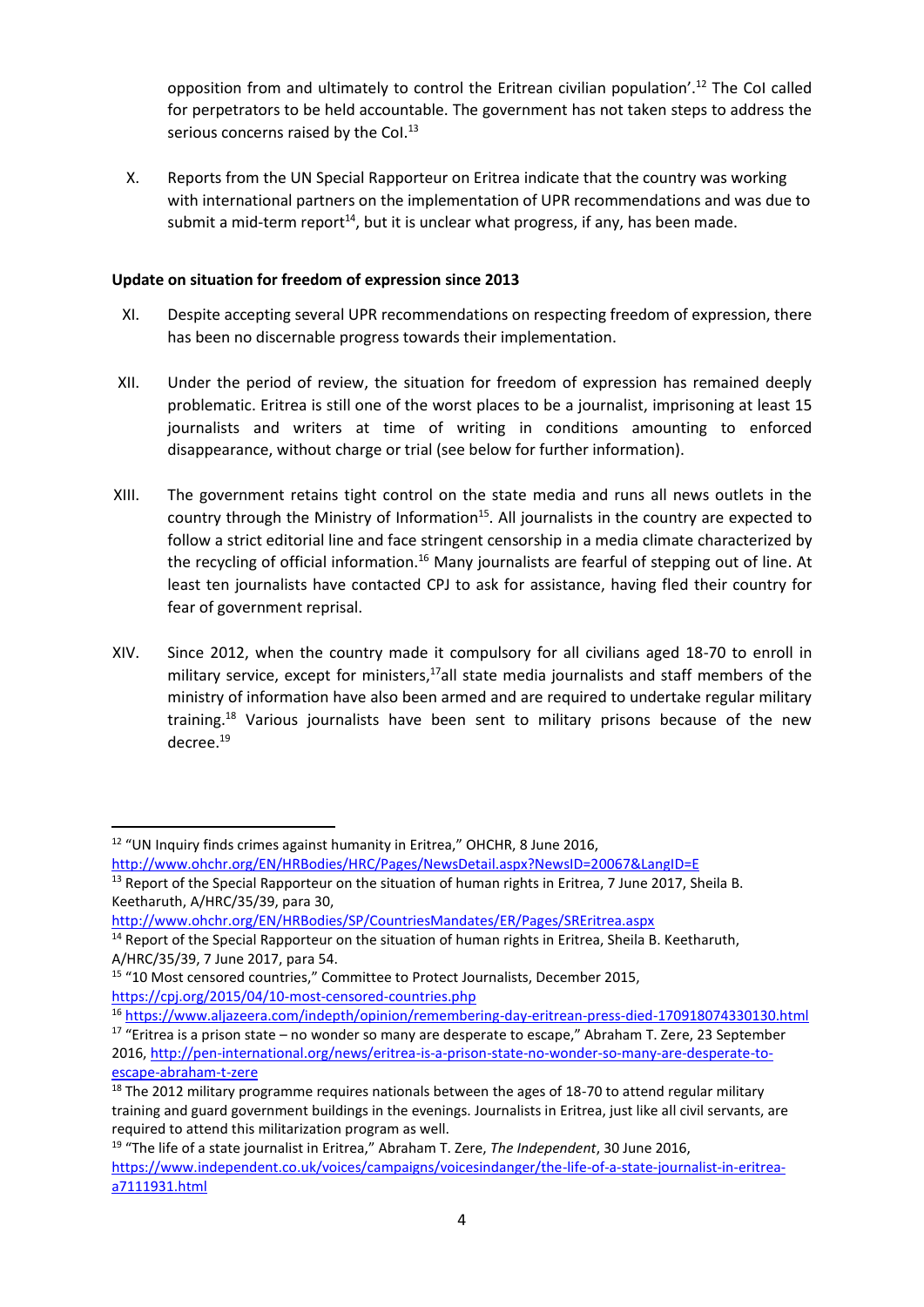- XV. The UN Commission of Inquiry observed that in Eritrea 'even conjectured thoughts are used to rule through fear' based on which 'individuals are routinely arbitrarily arrested and detained, tortured, disappeared or extra judicially executed.' That is why the Commission concluded: 'It is not law that rules Eritreans, but fear.' 20
- XVI. On top of this, extensive censorship practices have also severely restricted literary, artistic and cultural production. In 2015, Eritrea was named the world's most censored country by  $CPJ<sup>21</sup>$ , due to the combined lack of access to information, stringent control of online media and pervasive collective surveillance.<sup>22</sup> Although the pervasive practice of censorship was officially lifted in 2016, the inherent fear that persists among Eritreans and other conditions, such as limitations on money withdrawals from banks, has also crippled the country's art production, such as the film industry. $^{23}$
- XVII. Due to this situation, access to information in the country is extremely limited journalists living in exile try to provide access to independent online news websites and radio broadcasts, for example *Radio Erena*, but they are frequently jammed. According to UN International Telecommunication Union figures, access to the Internet is extremely limited. Less than 1 percent of the population goes online. There is only one mobile communications provider, and all Internet service providers must go through the government-controlled gateway.<sup>24</sup> The UN Special Rapporteur has also reported that customers are required to register at internet cafes, which allows for tracking of browsing history.<sup>25</sup>
- XVIII. There have been a few recent developments that have the potential to increase access to information in the country – for example BBC Radio announced in late January 2018 that it would begin broadcasting news via shortwave and satellite, and would stream content on its Facebook page.<sup>26</sup> While a small number of international journalists have also accessed the country since the last UPR review their visits were tightly controlled and independent observers and researchers continue to be denied access to the country, according to a recent statement by the Special Rapporteur on Eritrea.<sup>27</sup>
- XIX. As reported in PEN's previous UPR submission on Eritrea in 2013, thousands of Eritreans have been detained since 1993 for their actual or perceived criticism of or their opposition to the government and its policies, or for other opinions or beliefs. Available information suggests that few, if any, of these detainees have ever been tried or charged, been given

1

<sup>&</sup>lt;sup>20</sup> First Report of the Commission of Inquiry on Human Rights in Eritrea, A/HRC/29/42, 4 June 2015 p. 1 and para 38[, https://daccess-ods.un.org/TMP/9278236.62757874.html](https://daccess-ods.un.org/TMP/9278236.62757874.html)

<sup>&</sup>lt;sup>21</sup> '10 Most Censored Countries', CPJ, <https://cpj.org/2015/04/10-most-censored-countries.php>

<sup>&</sup>lt;sup>22</sup> "Writing in Exile: "Home" is My Mailing Address," Abraham Tesfalul Zere, 10 December 2015, [http://pen](http://pen-international.org/news/writing-in-exile-home-is-my-mailing-address-abraham-tesfalul-zere)[international.org/news/writing-in-exile-home-is-my-mailing-address-abraham-tesfalul-zere](http://pen-international.org/news/writing-in-exile-home-is-my-mailing-address-abraham-tesfalul-zere)

<sup>23</sup> [http://www.peneritrea.com/blog/shadow-report-in-response-to-the-initial-report-of-the-state-of-eritrea-to](http://www.peneritrea.com/blog/shadow-report-in-response-to-the-initial-report-of-the-state-of-eritrea-to-the-african-commission-on)[the-african-commission-on](http://www.peneritrea.com/blog/shadow-report-in-response-to-the-initial-report-of-the-state-of-eritrea-to-the-african-commission-on)

 $24$  10 Most Censored Countries', CPJ, <https://cpj.org/2015/04/10-most-censored-countries.php#1>

<sup>&</sup>lt;sup>25</sup> Human Rights Council Report of the Special Rapporteur on the situation of human rights in Eritrea, Sheila B. Keetharuth, 7 June 2017, para 29

<http://www.ohchr.org/EN/HRBodies/SP/CountriesMandates/ER/Pages/SREritrea.aspx>

<sup>&</sup>lt;sup>26</sup> "Overview of the Human Rights Situation in the East and Horn of Africa October 2017 - April 2018: Report submitted to the 62nd Ordinary Session of the African Commission on Human and Peoples' Rights (ACHPR)" Nouakchott, Mauritania, April 2018, Defend Defenders, [https://www.defenddefenders.org/wp](https://www.defenddefenders.org/wp-content/uploads/2018/05/ACHPR62-Bi-Annual-Submission.pdf)[content/uploads/2018/05/ACHPR62-Bi-Annual-Submission.pdf](https://www.defenddefenders.org/wp-content/uploads/2018/05/ACHPR62-Bi-Annual-Submission.pdf)

<sup>&</sup>lt;sup>27</sup> "Eritrea: UN expert says more arrests, detentions after elderly school chief dies in custody," OHCHR, 14 March 2018[, http://www.ohchr.org/EN/NewsEvents/Pages/DisplayNews.aspx?NewsID=22823](http://www.ohchr.org/EN/NewsEvents/Pages/DisplayNews.aspx?NewsID=22823)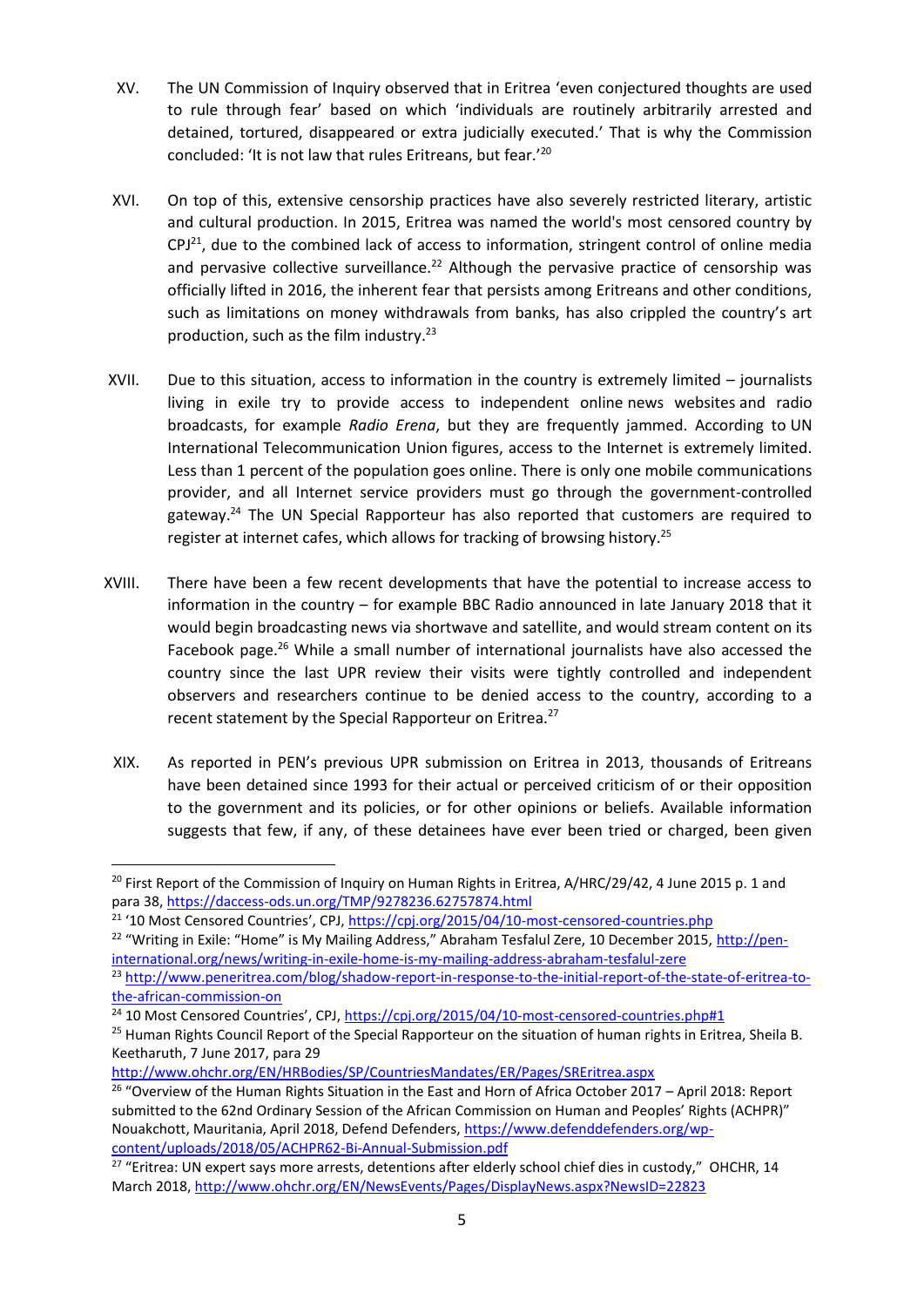access to a lawyer or brought before a judge. The Eritrean judiciary is not independent and there is no way to appeal against arbitrary detention. In many cases, the detention amounts to enforced disappearance since the authorities refuse to confirm the arrest, whereabouts or fate of the missing individual.<sup>28</sup>

XX. Among those detained are the politicians and journalists arrested in the 2001 crackdown as well as other journalists who have been arrested over the years; see below for more information.

### **Arrests of journalist and writers reported since 2013**

- XXI. Six *Radio Bana* journalists were released on bail on 21 January 2015 after almost six years in detention without charge or trial. They were the last six remaining detainees following a raid of the Asmara-based *Radio Bana* in February 2009, <sup>29</sup> during which at least 29 employees, at least 14 of whom were journalists, were arrested.<sup>30</sup> They were detained in military prisons with harsh regimes and subjected to deplorable conditions.<sup>31</sup>
- XXII. This welcome step, while initially promising for the fate of the other detained journalists and writers, has not been followed through with further positive developments.
- XXIII. Journalists who have remained in the country and work for the state owned media continue to face the risk of arbitrary arrest, imprisonment and enforced disappearance. $32$  Recent reports indicate that the Eritrean security forces arrested Mohammednur Yahya, Editor-in-Chief of the Eritrean State Arabic-language newspaper *Eritrea Alhaditha*; Abdulkader Ahmed, features editor of the Eritrean State Tigrinya-language newspaper *Haddas Ertra;* and Abubeker Abdelawal, former associate editor and 'opinion' section editor of the state newspaper, *Haddas Ertra,* in late March 2018. All three have worked for their respective newspapers for decades and are respected within the profession. The precise circumstances of their arrest were not clear. Reports indicate that the journalists were released in early April 2018.<sup>33</sup>
- XXIV. In January 2017, reports indicated that owners and directors of content in the budding YouTube industry in Eritrea, such as LYE TV and YONAN, were arrested, while some fled the

 $\overline{a}$ 

<sup>&</sup>lt;sup>28</sup> PEN International Contribution to the 18th session of the Working Group

of the Universal Periodic Review Submission on Eritrea, June 2013, para 8, [http://pen-](http://pen-international.org/app/uploads/archive/2013/06/24-06-2013-Eritrea-Report-to-UPR-PEN-International1.pdf)

[international.org/app/uploads/archive/2013/06/24-06-2013-Eritrea-Report-to-UPR-PEN-International1.pdf](http://pen-international.org/app/uploads/archive/2013/06/24-06-2013-Eritrea-Report-to-UPR-PEN-International1.pdf) <sup>29</sup> "Eritrea: Writers released after six years' arbitrary detention," 23 January 2015, PEN International, <http://pen-international.org/news/eritrea-writers-released-after-six-years-arbitrary-detention>

<sup>30</sup> "2009 Prison Census: 136 journalists jailed worldwide," December 2009, Committee to Protect Journalists <https://cpj.org/imprisoned/2009.php>

<sup>&</sup>quot;2012 Prison Census: 232 journalists jailed worldwide," December 2012, Committee to Protect Journalists <https://cpj.org/imprisoned/2012.php>

<sup>&</sup>quot;2014 Prison Census: 221 journalists jailed worldwide," December 2014, Committee to Protect Journalists <https://cpj.org/imprisoned/2014.php>

<sup>31</sup>[https://humanrightscommission.house.gov/sites/humanrightscommission.house.gov/files/documents/Abrah](https://humanrightscommission.house.gov/sites/humanrightscommission.house.gov/files/documents/Abraham%20Zere-%20Pen%20Eritrea.pdf) [am%20Zere-%20Pen%20Eritrea.pdf](https://humanrightscommission.house.gov/sites/humanrightscommission.house.gov/files/documents/Abraham%20Zere-%20Pen%20Eritrea.pdf)

<sup>&</sup>lt;sup>32</sup> "Eritrea: UN rights expert urges end to crippling media restrictions," World Press Freedom Day, 3 May 2018, <http://www.ohchr.org/EN/NewsEvents/Pages/DisplayNews.aspx?NewsID=23022&LangID=E>

<sup>&</sup>lt;sup>33</sup> "Eritrean security arrests three prominent state-journalists,"

Tedros Abraham, 30 March 201[8 http://www.peneritrea.com/blog/eritrean-security-arrests-two-prominent](http://www.peneritrea.com/blog/eritrean-security-arrests-two-prominent-state-journalists)[state-journalists](http://www.peneritrea.com/blog/eritrean-security-arrests-two-prominent-state-journalists)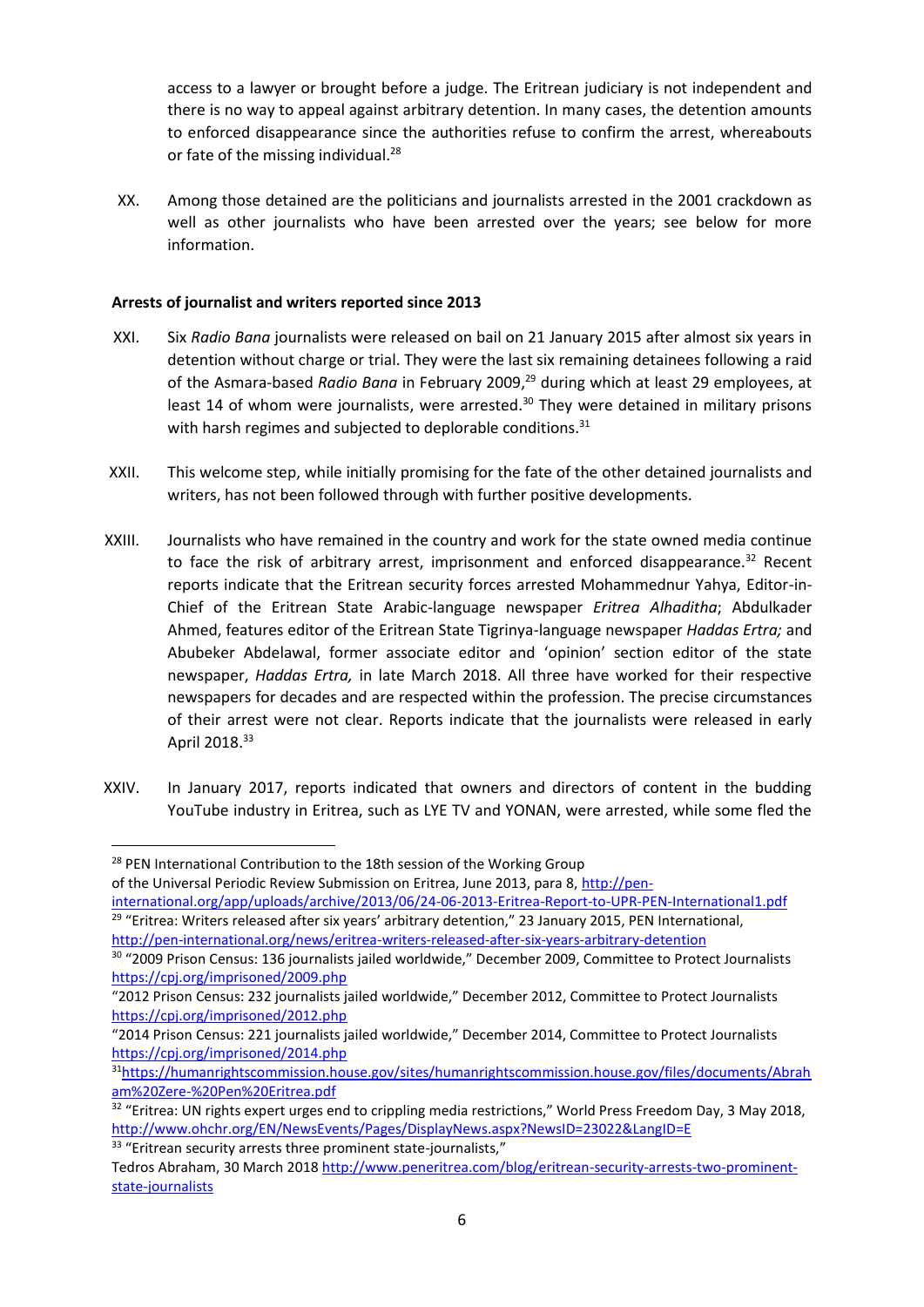country fearing arrest.<sup>34</sup> While initial reports indicated that the arrests may have been associated with the retention of currency, the arrests appear to have been a warning by the authorities to the growing YouTube industry, which defies the narratives and disproportionately patriotic songs that abound on state-media. <sup>35</sup> They were later released after being held for nine months in military prison. While internet usage is very minimal, as outlined above, many singers and producers today also distribute songs and videos to internet cafes.

### **Update on journalists and politicians arrested in September 2001**

- XXV. There has been little known change in the circumstances of the political leaders and journalists arrested in the September 2001 crackdown, who remain detained incommunicado. Although their whereabouts have never been officially confirmed, the politicians and at least some of the journalists are reportedly detained in Eiraeiro, a high security prison, which was purpose-built to hold them, in a remote location north of Asmara-Massawa road.
- XXVI. Research by PEN and CPJ indicates that the journalists who were in 2001 arrested include: **Said Abdelkader**, **Yusuf Mohamed Ali**, **Amanuel Asrat, Temesgen Ghebreyesus, Mathewos Habteab, Dawit Habtemichael, Medhanie Haile, Dawit Isaac, Fesshaye Yohannes (Joshua) and Seyoum Tsehaye**. In addition CPJ lists **Tesfay "Gomora" Ghebreab** as among the journalists who were arrested in September 2001.<sup>36</sup> Two other journalists, **Idris Said 'Abu'Are' and Sahle 'Wedi-itay' Tsegazab** were arrested in October 2001.<sup>37</sup>
- XXVII. Over the years, the authorities have either denied that a clampdown took place, claiming instead that the journalists have merely been sent to carry out their national service, or that the closures and mass arrests were necessary for the sake of national unity or were carried out because of the newspapers' failure to comply with laws covering media licenses.
- XXVIII. The authorities have not replied to repeated enquiries made by the UN Special Rapporteur on Eritrea on the whereabouts, state of health and access to medical treatment of the journalists and politicians arrested in September 2001, or why they have not yet been brought before an independent court to be charged with a crime recognised under international law.<sup>38</sup> In response to 2017 enquiries from CPJ, authorities similarly refused to comment on specific cases or provide substantive information on the whereabouts, legal status and health of imprisoned journalists.<sup>39</sup>

**.** 

<http://www.ohchr.org/EN/HRBodies/SP/CountriesMandates/ER/Pages/SREritrea.aspx>

<sup>&</sup>lt;sup>34</sup> "Eritrean filmmaker Tesfit Abraha speaks out about state repression." Yonatan Tewelde, 7 February 201[7 http://www.peneritrea.com/blog/eritrean-filmmaker-tesfit-abraha-speaks-](http://www.peneritrea.com/blog/eritrean-filmmaker-tesfit-abraha-speaks-out-about-state-repression)

[out-about-state-repression](http://www.peneritrea.com/blog/eritrean-filmmaker-tesfit-abraha-speaks-out-about-state-repression) 

<sup>&</sup>lt;sup>35</sup> "Whatever happened to Afwerki's comely face? Eritrean music in an age of YouTube," Abraham T. Zere. [http://africanarguments.org/2018/02/13/whatever-happened-to-afwerkis-comely-face-eritrea-music-in-an](http://africanarguments.org/2018/02/13/whatever-happened-to-afwerkis-comely-face-eritrea-music-in-an-age-of-youtube/)[age-of-youtube/](http://africanarguments.org/2018/02/13/whatever-happened-to-afwerkis-comely-face-eritrea-music-in-an-age-of-youtube/)

<sup>&</sup>lt;sup>36</sup> "Tesfay "Gomora" Ghebreab," Committee to Protect Journalists, December 2017. <https://cpj.org/data/people/tesfay-gomorra/index.php>

<sup>&</sup>lt;sup>37</sup> For more information see PEN International Case List, January to December 2015, [http://pen](http://pen-international.org/app/uploads/CASE-LIST-January-December-2015.pdf)[international.org/app/uploads/CASE-LIST-January-December-2015.pdf](http://pen-international.org/app/uploads/CASE-LIST-January-December-2015.pdf)

<sup>&</sup>lt;sup>38</sup> Human Rights Council Report of the Special Rapporteur on the situation of human rights in Eritrea, Sheila B. Keetharuth, 7 June 2017, para 18

<sup>&</sup>lt;sup>39</sup> "262 journalists imprisoned," December 2017, Committee to Protect Journalists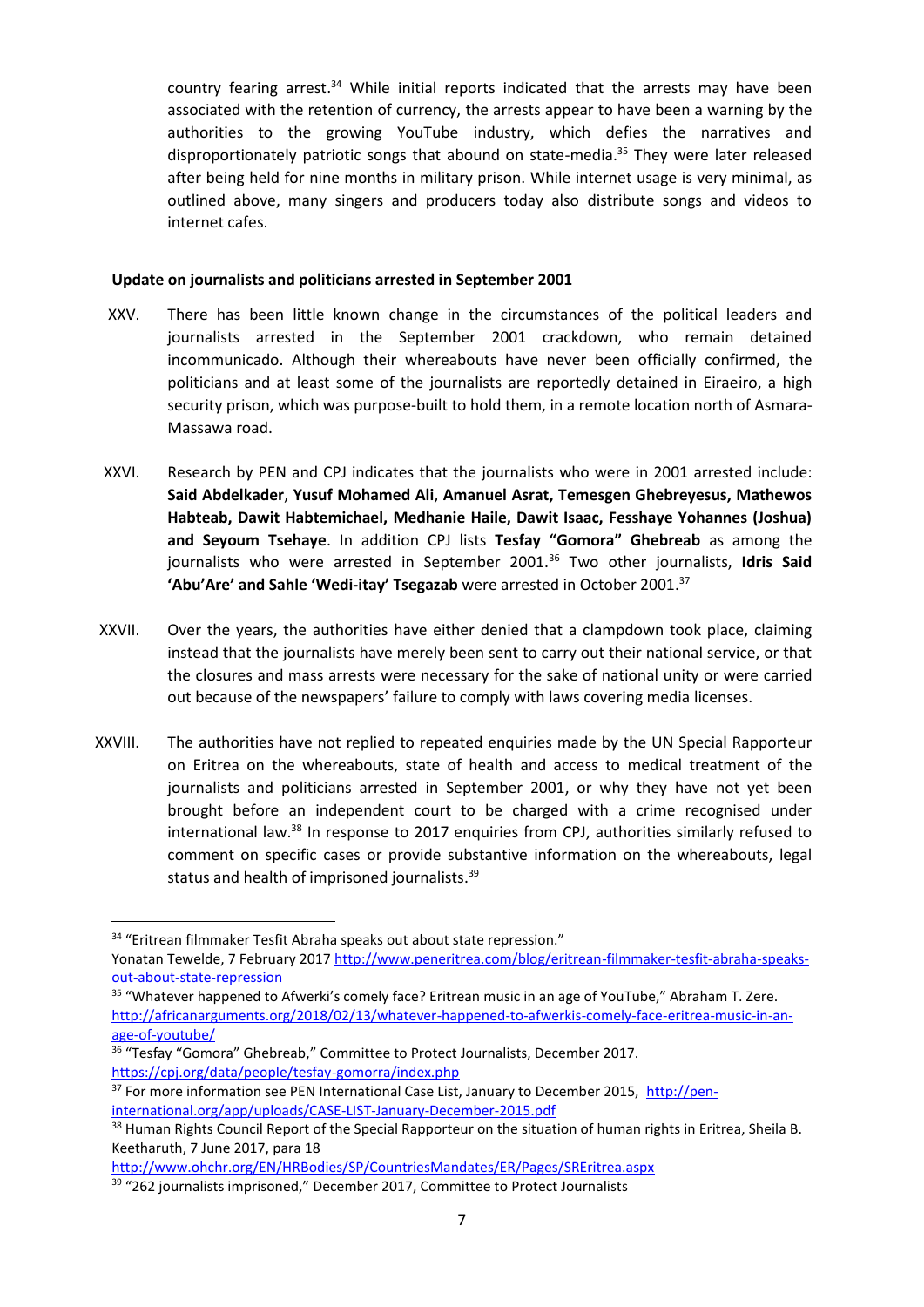- XXIX. The authorities have made several claims in the media, for example in a June 2016 interview with *Radio France Internationale* (RFI) in which the Foreign Minister of Eritrea claimed that all of the journalists and politicians arrested in 2001 are alive, though without providing any proof. In the same interview, the Foreign Minister said that these men would be tried 'when the government decides'.<sup>40</sup>
- XXX. Most recently, in Eritrea's initial state report to the ACHPR, the government claimed that the politicians arrested in 2001 were not arbitrarily arrested. The report asserts that in 2002 the National Assembly discussed the nature of the 'criminal acts', but that 'subsequent developments…[including]…a prolonged state of belligerency by Ethiopia, a state of no war no peace; and Ethiopia's pronounced policy of "regime change" have compounded the problem and made various options of resolving the issue difficult.<sup>'41</sup>
- XXXI. However, despite these claims, the authorities have not provided any proof or confirmation of the whereabouts of the writers and politicians.
- XXXII. In late 2017 the director of the state-owed Eritrean News Agency, responding on behalf of the Ministry of Information to a request for information by CPJ, said that two of the journalists on CPJ's list of imprisoned, Tesfay "Gomora" Ghebreab and Idris Said 'Abu'Are', were members of "the civil service" and "not journalists" but did not reply to questions regarding his whereabouts or provide other information.<sup>42</sup>

### **Reported deaths in custody of journalists and G-15 politicians**

XXXIII. For many years, there have been rumours that several of the detained journalists died in custody as a result of ill-treatment and neglect.<sup>43</sup> Their deaths – which have not been officially confirmed – were attributed to harsh conditions of detention and lack of medical attention. Since the last UPR, the government of Eritrea has still not provided proof of life for the detainees.

### **Torture and other cruel, inhuman or degrading treatment or punishment in detention**

XXXIV. As PEN documented in its 2013 Universal Periodic Review shadow report on Eritrea, Eritrean detainees are systematically tortured and subjected to other ill-treatment, for purposes of punishment, interrogation and coercion. Prison conditions fall far short of international standards and amount to cruel, inhuman or degrading treatment or punishment. Prisoners are often held in underground cells or shipping containers, often in desert locations and are therefore subject to extremes of heat and cold. Food, water and sanitation are scarce.<sup>44</sup> As

[http://www.achpr.org/files/sessions/62nd\\_os/state-reports/1st-1999-](http://www.achpr.org/files/sessions/62nd_os/state-reports/1st-1999-%202016/achpr_eritrea_initial_report_1999_2016.pdf)

[2016/achpr\\_eritrea\\_initial\\_report\\_1999\\_2016.pdf](http://www.achpr.org/files/sessions/62nd_os/state-reports/1st-1999-%202016/achpr_eritrea_initial_report_1999_2016.pdf)

<sup>43</sup> <https://rsf.org/fr/actualites/emprisonnes-depuis-2001-trois-journalistes-sont-morts-au-camp-deiraeiro>

**<sup>.</sup>** [https://cpj.org/data/imprisoned/2017/?status=Imprisoned&start\\_year=2017&end\\_year=2017&group\\_by=loca](https://cpj.org/data/imprisoned/2017/?status=Imprisoned&start_year=2017&end_year=2017&group_by=location) [tion](https://cpj.org/data/imprisoned/2017/?status=Imprisoned&start_year=2017&end_year=2017&group_by=location)

<sup>40</sup> "Eritrea's foreign minister denies rights abuses, blames Ethiopia for clashes," RFI, Brenna Daldorph, 21 June 2016, [http://en.rfi.fr/africa/20160621-eritrea-foreign-minister-denies-human-rights-abuses-clashes-ethiopia](http://en.rfi.fr/africa/20160621-eritrea-foreign-minister-denies-human-rights-abuses-clashes-ethiopia-disappeared-act)[disappeared-act](http://en.rfi.fr/africa/20160621-eritrea-foreign-minister-denies-human-rights-abuses-clashes-ethiopia-disappeared-act)

<sup>&</sup>lt;sup>41</sup> Eritrea: Initial National Report (1999-2016) - Prepared on the African Charter on Human and People's Rights (ACHPR)" 28 March 2017, The State of Eritrea, Ministry of Foreign Affairs, para 294,

<sup>&</sup>lt;sup>42</sup> "Idris Abba Arre," CPJ, <https://cpj.org/data/people/idris-abba-arre/index.php>

<sup>&</sup>lt;sup>44</sup> PEN International Contribution to the 18th session of the Working Group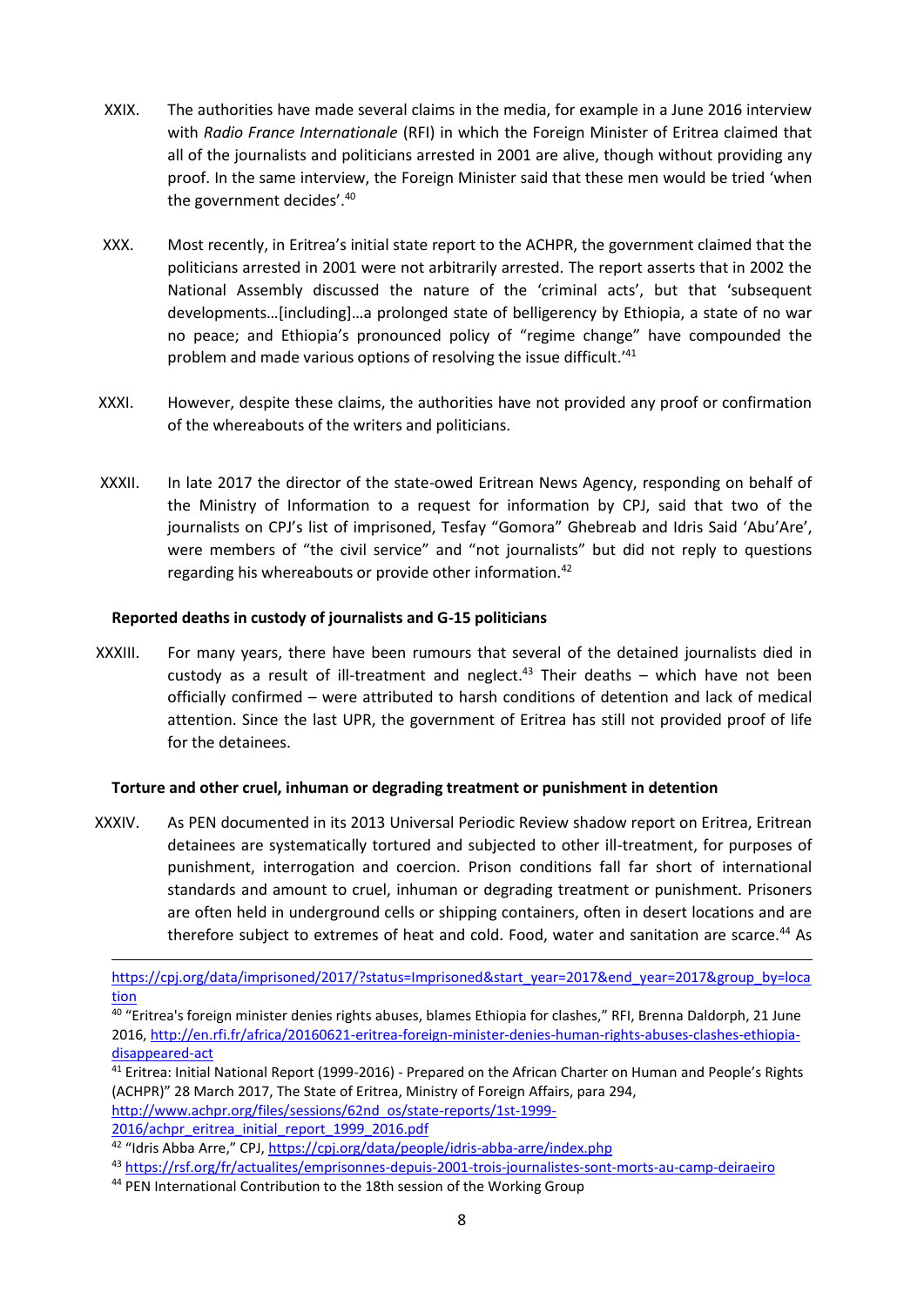the journalists who were imprisoned in connection with the *Radio Bana* raid attested, they were forced to eat with defecation-tainted utensils.<sup>45</sup>

XXXV. As outlined above, information is difficult to obtain in Eritrea, due to the lack of independent media, restrictions on access to information, and the fact that no independent monitors have been granted access to prisons. However, reports by the Special Rapporteur, as well as Médecins Sans Frontières in 2017 indicate that the use of torture in civilian and military detention centres continues.<sup>46</sup> In light of this, the coalition continues to have serious concerns about severe ill-treatment and possible torture of the journalists who remain detained, despite Eritrea having acceded to CAT in 2014. Medical care is thought to be extremely limited; reports of the detained journalists and politicians being allowed treatment are rare. This is in contrast to Eritrea's state report to the ACHPR, which asserts that "…detained persons are treated with humanity and their dignity, security and development guaranteed in accordance to the National Codes."<sup>47</sup>

#### **Other detained journalists and writers**

- XXXVI. **Ghebrehiwet Keleta**, a reporter with the defunct private weekly Tsigenay was arrested in 2000 on his way to work and has not been heard from nor seen since.<sup>48</sup>
- XXXVII. Since the crackdown on dissent in 2001, other journalists and writers have been arrested over the years as restrictions on free expression became entrenched.
- XXXVIII. Among those arrested after 2001, the following journalists and writers remain detained incommunicado and without charge, according to the available information as of the date of reporting:
	- **Saleh Idris 'Aljazeeri'**, journalist for the state-owned Arabic daily newspaper *Eritrea al-Haditha* and the Eritrean State Radio Arabic desk, arrested in February 2002
	- **Hamid Mohamed Said,** editor for the Arabic-language service of the governmentcontrolled national broadcaster Eri-TV, arrested in February 2002
	- **Idris Mohamed Ali,** popular singer and songwriter in the Tigre language, arrested in November 2005
	- **Jim'ie Kimeil,** investigative reporter and editor of the sports section for *Eritrea al-Haditha* arrested in November 2005<sup>49</sup>

[http://www.achpr.org/files/sessions/62nd\\_os/state-reports/1st-1999-](http://www.achpr.org/files/sessions/62nd_os/state-reports/1st-1999-2016/achpr_eritrea_initial_report_1999_2016.pdf)

[2016/achpr\\_eritrea\\_initial\\_report\\_1999\\_2016.pdf](http://www.achpr.org/files/sessions/62nd_os/state-reports/1st-1999-2016/achpr_eritrea_initial_report_1999_2016.pdf)

1

of the Universal Periodic Review Submission on Eritrea, June 2013, [http://pen-](http://pen-international.org/app/uploads/archive/2013/06/24-06-2013-Eritrea-Report-to-UPR-PEN-International1.pdf)

[international.org/app/uploads/archive/2013/06/24-06-2013-Eritrea-Report-to-UPR-PEN-International1.pdf](http://pen-international.org/app/uploads/archive/2013/06/24-06-2013-Eritrea-Report-to-UPR-PEN-International1.pdf) <sup>45</sup> "Firsthand account of four years in solitary confinement in Eritrea's most notorious prison," Tesfagiorgis Habte, 27 May 2017, [http://www.peneritrea.com/blog/an-account-of-four-years-in-solitary-condiment-in](http://www.peneritrea.com/blog/an-account-of-four-years-in-solitary-condiment-in-eritrea-s-most-notorious-prison)[eritrea-s-most-notorious-prison](http://www.peneritrea.com/blog/an-account-of-four-years-in-solitary-condiment-in-eritrea-s-most-notorious-prison)

<sup>46</sup> Report of the Special Rapporteur on the situation of human rights in Eritrea, Sheila B. Keetharuth, 7 June 2017, p 7, para 23, A/HRC/35/39

<sup>47</sup> Eritrea: Initial National Report (1999-2016; Prepared on the African Charter on Human and People's Rights (ACHPR)" 28 March 2017, The State of Eritrea, Ministry of Foreign Affairs, para 77.

<sup>48</sup> "Ghebrehiwet Keleta," Committee to Protect Journalists, December 2017. <https://cpj.org/data/people/ghebrehiwet-keleta/index.php>

<sup>49 &</sup>quot;SHADOW REPORT IN RESPONSE TO THE INITIAL REPORT OF THE STATE OF ERITREA TO THE ACHPR," PEN Eritrea and PEN International[, http://www.peneritrea.com/blog/shadow-report-in-response-to-the-initial](http://www.peneritrea.com/blog/shadow-report-in-response-to-the-initial-report-of-the-state-of-eritrea-to-the-african-commission-on)[report-of-the-state-of-eritrea-to-the-african-commission-on](http://www.peneritrea.com/blog/shadow-report-in-response-to-the-initial-report-of-the-state-of-eritrea-to-the-african-commission-on)

<sup>&</sup>quot;262 journalists imprisoned," December 2017, Committee to Protect Journalists